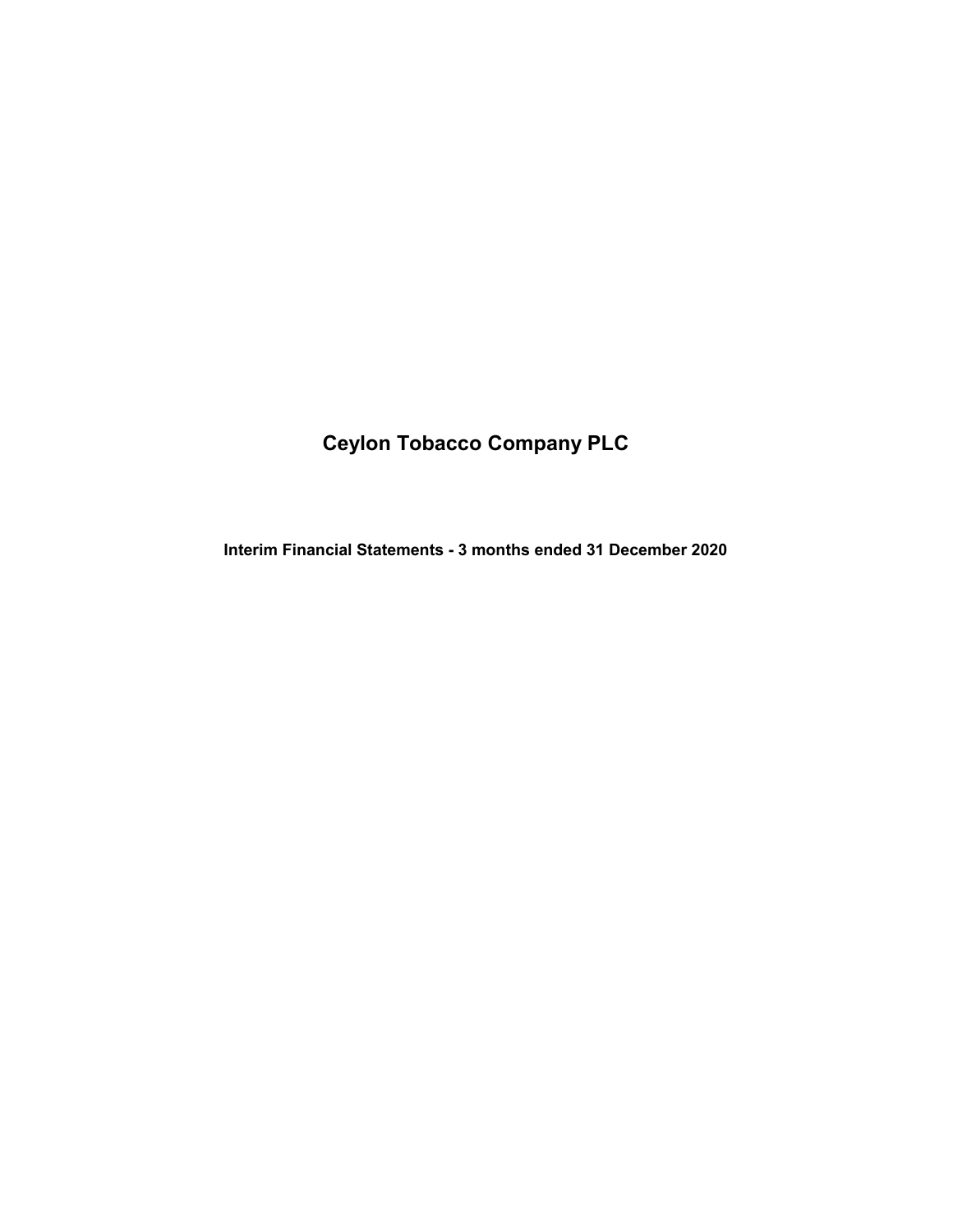# Ceylon Tobacco Company PLC

# Summary of Performance for the 3 months ended 31st December 2020

The last quarter of the financial year saw a depressed economy with curtailed consumption due to restrictions faced by consumers and retailers to access the products as a result of the intermittent curfews imposed to contain the second wave of COVID-19. Total volumes during the quarter reduced by 19% and consequently, the Company's turnover and the Government revenue through Excise and other levies for the quarter reduced by 18% and 15%, respectively in comparison to the same period of last year.

During this period CTC operated its business strictly in conformity with Government guidelines and directives issued from time to time ensuring health and safety of employees as well as the work forces of all extended value chain partners. The Company managed to review the cost base and prioritize the spend to ensure health and safety standards for continuous operation of the manufacturing facilities and field operations while working from home arrangements were maintained for administrative staff.

The Company's profit before income tax for the period recorded LKR 6.0bn, while the Company's profit after tax for the three months ended 31st December 2020 reported as LKR 3.6bn. CTC remained committed to investing in the Company's brands with a predominant focus on infusing value into the main-stream John Player brand, to ensure industry as well as Government revenue sustainability.

# Dividends

The Directors recommend a final dividend of LKR 11.35 per share for 2020. The final dividend is subject to the approval of the shareholders at the Annual General Meeting scheduled to be held on 25th May 2021.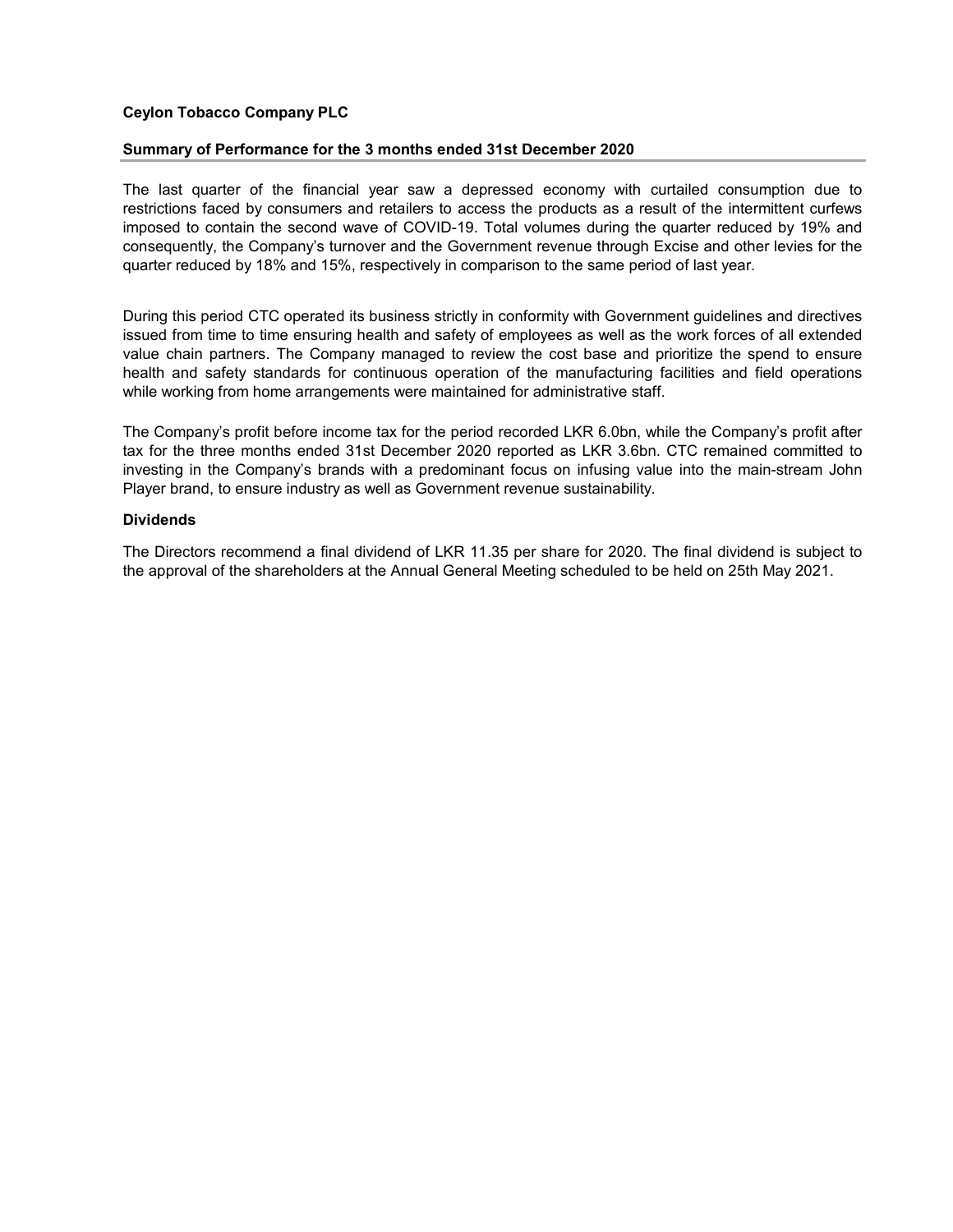Statement of Profit or Loss and Other Comprehensive Income

(all amounts in Sri Lanka Rupees millions)

|                                              | 3 months ended 31 December |            | 12 months ended 31 December |                |  |
|----------------------------------------------|----------------------------|------------|-----------------------------|----------------|--|
|                                              | 2020                       | 2019       | 2020                        | 2019           |  |
|                                              | <b>Un-audited</b>          | Un-audited | <b>Un-audited</b>           | <b>Audited</b> |  |
| Turnover                                     | 29,146                     | 35,579     | 132,149                     | 141,342        |  |
| <b>Government Levies</b>                     | (21, 941)                  | (25, 895)  | (100, 076)                  | (105, 818)     |  |
| Revenue                                      | 7,205                      | 9,684      | 32,073                      | 35,524         |  |
| Other operating income                       | 64                         | 33         | 101                         | 70             |  |
| Raw material used                            | (426)                      | (693)      | (2, 170)                    | (2, 213)       |  |
| Employee benefit expense                     | (349)                      | (552)      | (1,365)                     | (1, 477)       |  |
| Depreciation & amortisation expense          | (90)                       | (76)       | (340)                       | (296)          |  |
| Other operating expenses                     | (541)                      | (2,005)    | (3,629)                     | (4, 550)       |  |
| Net finance income                           | 156                        | 357        | 763                         | 1,633          |  |
| Profit before income tax                     | 6,019                      | 6,748      | 25,433                      | 28,691         |  |
| Income tax expenses                          | (2,406)                    | (2,746)    | (9,855)                     | (11, 432)      |  |
| Profit for the period                        | 3,613                      | 4,002      | 15,578                      | 17,259         |  |
| <b>Other Comprehensive Income</b>            |                            |            |                             |                |  |
| Re-measurement of defined benefit obligation | 87                         | (39)       | $\overline{2}$              | (85)           |  |
| Total comprehensive income for the period    | 3,700                      | 3,963      | 15,580                      | 17,174         |  |
| Earnings Per Share (basic and diluted)       | 19.29                      | 21.36      | 83.16                       | 92.13          |  |

The Notes form an integral part of these Interim Financial Statements.

………………………………………

نہا

Umair Luqman Finance Director Date : 16th February 2021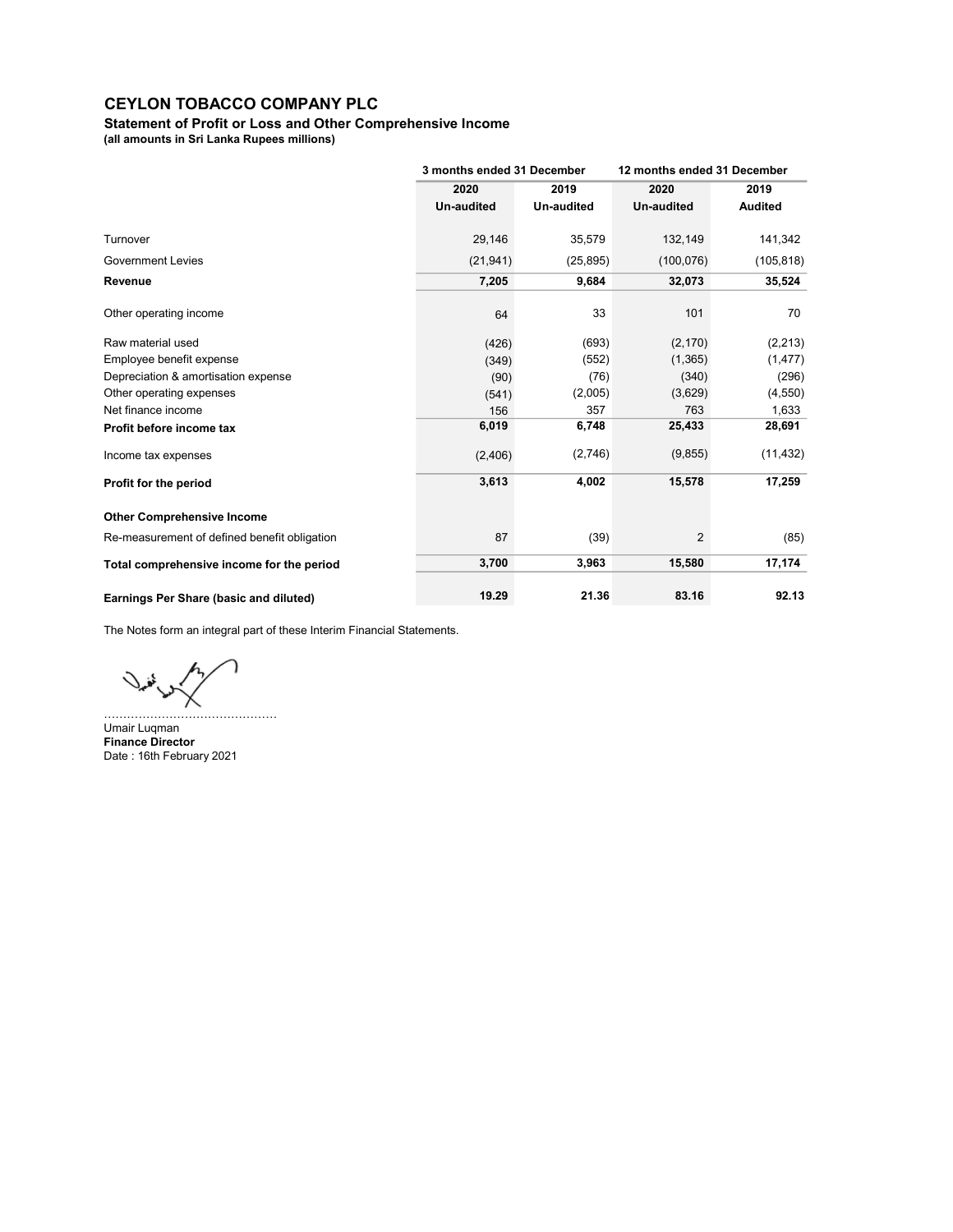Statement of Financial Position

(all amounts in Sri Lanka Rupees millions)

|                                             | 31-Dec            | 31-Dec         |
|---------------------------------------------|-------------------|----------------|
|                                             | 2020              | 2019           |
| <b>Assets</b>                               | <b>Un-audited</b> | <b>Audited</b> |
| <b>Non-current assets</b>                   |                   |                |
| Property, plant and equipment               | 4,682             | 3,978          |
| Intangible assets                           | 2                 | 3              |
| Employee benefit asset                      | 181               | 197            |
| Other receivables                           | 113               | 116            |
| <b>Total non-current assets</b>             | 4,978             | 4,294          |
| <b>Current assets</b>                       |                   |                |
| Inventories                                 | 3,732             | 2,729          |
| Trade and other receivables                 | 3,230             | 2,799          |
| Cash and cash equivalents                   | 9,782             | 16,845         |
| Asset held for sale                         | $\overline{a}$    | 0              |
| <b>Total current assets</b>                 | 16,744            | 22,374         |
|                                             |                   |                |
| <b>Total assets</b>                         | 21,722            | 26,668         |
| <b>Equity and Liabilities</b>               |                   |                |
| Equity                                      |                   |                |
| Stated capital                              | 1,873             | 1,873          |
| Retained earnings                           | 2,730             | 2,750          |
| Total equity attributable to equity holders | 4,603             | 4,623          |
| Non-current liabilities                     |                   |                |
| Unfunded retirement benefit obligation      | $\mathbf 0$       | 0              |
| Deferred tax liabilities                    | 396               | 597            |
| Lease liabilities                           | 84                | 119            |
| <b>Total non-current liabilities</b>        | 480               | 716            |
| <b>Current liabilities</b>                  |                   |                |
| Trade and other payables                    | 7,827             | 10,681         |
| Lease liabilities                           | 105               | 100            |
| Current taxation                            | 4,967             | 6,475          |
| Dividends payable                           | 3,465             | 3,746          |
| Unclaimed dividends                         | 275               | 327            |
| <b>Total current liabilities</b>            | 16,639            | 21,329         |
| <b>Total liabilities</b>                    | 17,119            | 22,045         |
|                                             |                   |                |
| <b>Total equity and liabilities</b>         | 21,722            | 26,668         |
| Net Asset Per Share                         | 24.57             | 24.68          |

The Notes form an integral part of these Interim Financial Statements.

I certify that these financial statements have been prepared in compliance with the requirements of the Companies Act, No. 07 of 2007.

Umair Luqman Finance Director Date : 16th February 2021

The Board of Directors is responsible for the preparation and presentation of these financial statements.

Approved and signed for and on behalf of the Board of Directors:

 $\omega$ 

Nedal Salem Umair Luqman<br> **Managing Director and CEO** The Timance Director Managing Director and CEO Finance Director Date: 16th February 2021 **Date: 16th February 2021** 

 $\ddot{\phantom{a}}$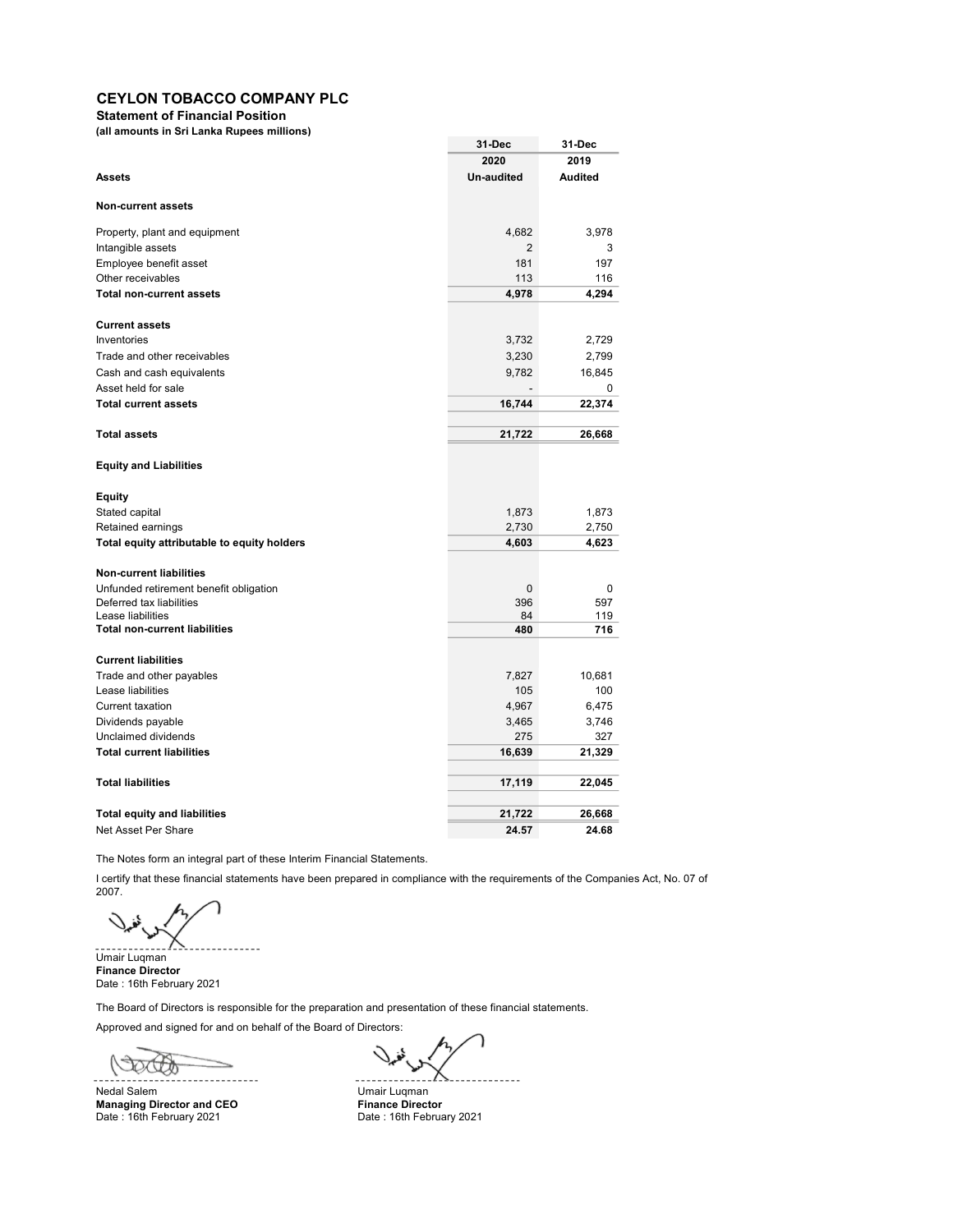# Statement of Cash Flows

(all amounts in Sri Lanka Rupees millions)

|                                                              | 12 months ended 31 December |            |  |
|--------------------------------------------------------------|-----------------------------|------------|--|
|                                                              | 2020                        | 2019       |  |
|                                                              | Un-audited                  | Un-audited |  |
| Cash flows from operating activities                         |                             |            |  |
| Profit before Tax                                            | 25,433                      | 28,691     |  |
| Adiustments for:                                             |                             |            |  |
| Depreciation & amortisation expense                          | 340                         | 296        |  |
| Interest expense                                             | 24                          | 32         |  |
| Interest income                                              | (787)                       | (1,666)    |  |
| Write off of property, plant & equipment                     |                             | 6          |  |
| Net interest on retirement benefit obligations               | 17                          | (6)        |  |
| Provision for obsolete inventories and doubtful Debts        | 43                          | 86         |  |
| Operating profit before working capital changes              | 25,070                      | 27,439     |  |
| Changes in working capital                                   |                             |            |  |
| Inventories                                                  | (1,002)                     | (426)      |  |
| Trade & other receivables                                    | (470)                       | (606)      |  |
| Trade & other payables                                       | (2,854)                     | (1, 957)   |  |
| Cash generated from operations                               | 20,744                      | 24,450     |  |
| Interest received                                            | 787                         | 1,666      |  |
| Interest paid                                                | (24)                        | (32)       |  |
| Gratuity paid - unfunded scheme                              |                             | 0          |  |
| Income tax paid                                              | (11, 563)                   | (10,472)   |  |
| Net cash generated from operating activities                 | 9,944                       | 15,611     |  |
| Cash flows from investing activities                         |                             |            |  |
| Purchase and construction of property, plant & equipment     | (952)                       | (884)      |  |
| Purchase of intangible assets                                |                             | (3)        |  |
| Net cash used in investing activities                        | (952)                       | (888)      |  |
| Cash flows from financing activities                         |                             |            |  |
| Dividends paid                                               | (15, 904)                   | (17, 932)  |  |
| Unclaimed dividends paid                                     | (30)                        | (3)        |  |
| Payment of finance lease liabilities                         | (121)                       | (95)       |  |
| Net cash outflow from financing activities                   | (16, 055)                   | (18,030)   |  |
| Net (decrease)/ increase in cash & cash equivalents          | (7,063)                     | (3, 307)   |  |
| Cash & cash equivalents at the beginning of year             | 16,845                      | 20,152     |  |
| (Decrease)/ Increase in cash                                 | (7,063)                     | (3, 307)   |  |
| Cash & cash equivalents at the end of the period             | 9,782                       | 16,845     |  |
|                                                              |                             |            |  |
| Analysis of cash & cash equivalents at the end of the period | 5,782                       | 9,845      |  |
| Cash in hand & bank balances                                 |                             |            |  |
| Short term investments                                       | 4,000                       | 7,000      |  |
| Total cash & cash equivalents                                | 9,782                       | 16,845     |  |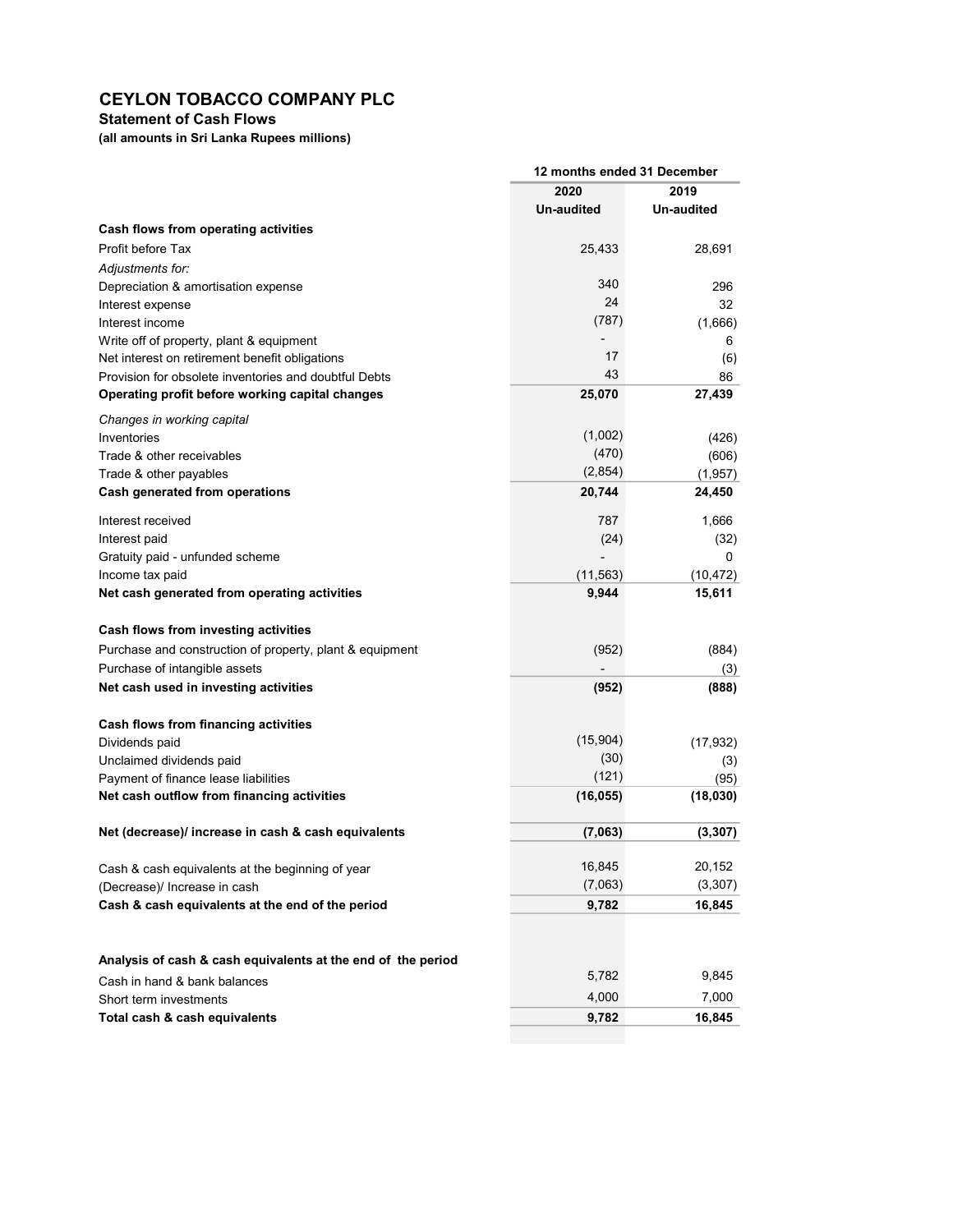### CEYLON TOBACCO COMPANY PLC Statement of Changes in Equity (all amounts in Sri Lanka Rupees millions)

|                                                                           | <b>Stated</b>  | <b>Retained</b> | <b>Total</b> |
|---------------------------------------------------------------------------|----------------|-----------------|--------------|
|                                                                           | capital        | earnings        |              |
| Balance at 1 January 2019                                                 | 1,873          | 3,486           | 5,359        |
| Profit for the period                                                     |                | 17,259          | 17,259       |
| Other comprehensive income                                                | $\sim$         | (85)            | (85)         |
| Total comprehensive income for the period                                 | $\blacksquare$ | 17,174          | 17,174       |
| Transactions with owners of the Company, recognised directly in<br>equity |                |                 |              |
| Write back of unclaimed dividends                                         |                | 30              | 30           |
| <b>Dividends</b>                                                          |                | (17, 940)       | (17, 940)    |
| <b>Total transactions with shareholders</b>                               | $\blacksquare$ | (17, 910)       | (17, 910)    |
|                                                                           |                |                 |              |
| Balance at 31 December 2019 (Audited)                                     | 1,873          | 2,750           | 4,623        |
| Balance at 1 January 2020                                                 | 1,873          | 2,750           | 4,623        |
| Profit for the period                                                     |                | 15,578          | 15,578       |
| Other comprehensive income                                                |                | 2               | 2            |
| Total comprehensive income for the period                                 | $\blacksquare$ | 15,580          | 15,580       |
| Transactions with owners of the Company, recognised directly in<br>equity |                |                 |              |
| Write back of unclaimed dividends                                         |                | 66              | 66           |
| <b>Dividends</b>                                                          |                | (15,666)        | (15,666)     |
| Total transactions with shareholders                                      | $\blacksquare$ | (15,600)        | (15,600)     |
|                                                                           |                |                 |              |
| Balance at 31 December 2020 (Unaudited)                                   | 1,873          | 2,730           | 4,603        |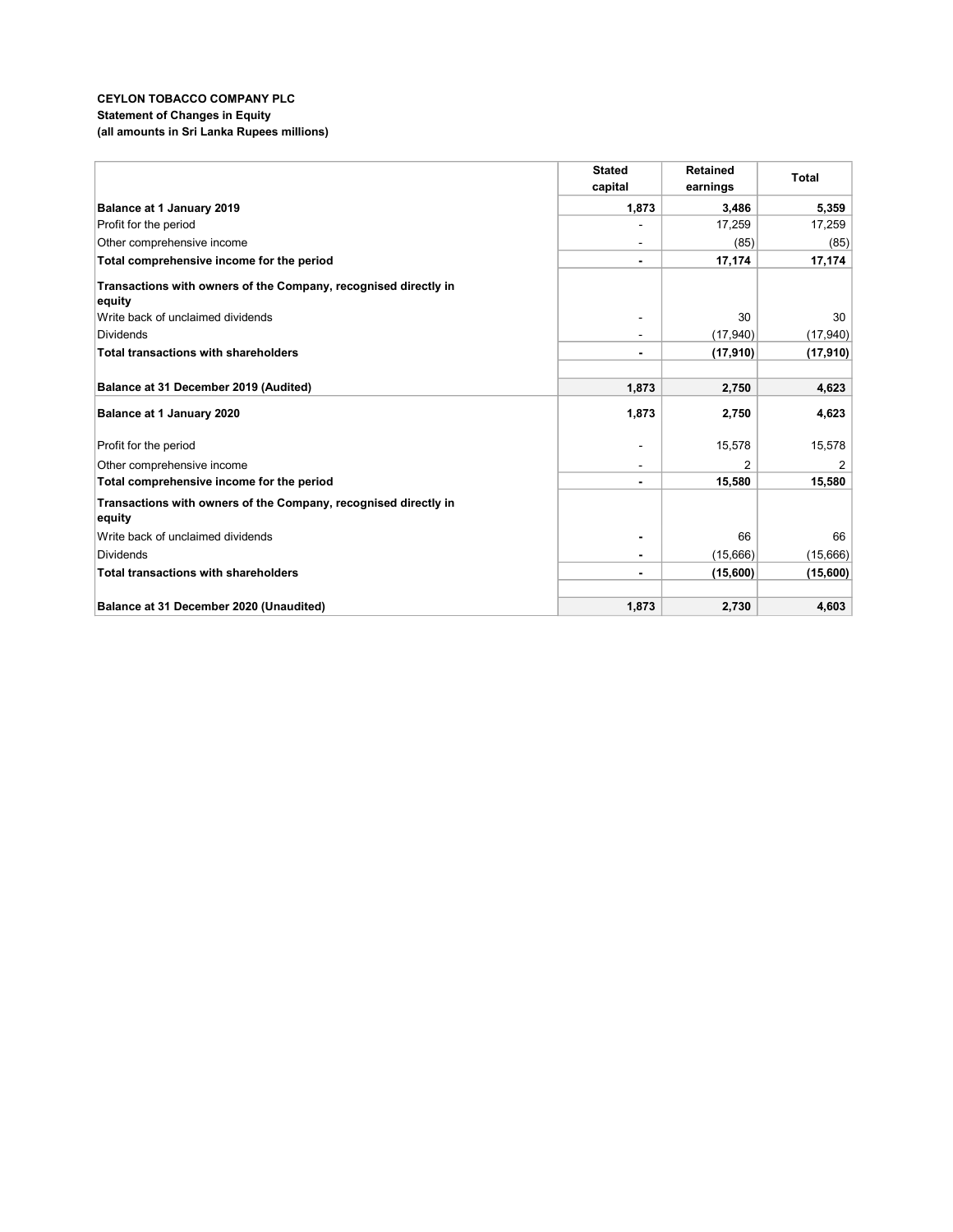#### Notes to the interim financial statements

#### 1 General information

Ceylon Tobacco Company PLC is a public limited liability Company domiciled in Sri Lanka. The principal operations of the Company are manufacturing, marketing and selling cigarettes. The registered office of business is 178, Srimath Ramanathan Mawatha, Colombo 15. The ultimate holding company of Ceylon Tobacco Company PLC is British American Tobacco PLC through British American Tobacco International Holdings BV.

#### 2 Basis of preparation

The condensed interim financial statements of Ceylon Tobacco Company PLC are for the twelve months ended 31 December 2020. They have been prepared in accordance with LKAS 34 - Interim Financial Reporting. These interim financial statements have been prepared in accordance with the SLFRS standards and IFRIC interpretations issued and effective as at the time of preparing these statements. The condensed interim financial statements do not include all of the information required for full annual financial statements and have not been audited.

#### 3 Summary of significant accounting policies

The accounting policies adopted are consistent with those of the previous financial year. Further, new accounting standard SLFRS 16 - Leases has been adopted in the financial statements effective from 1 January 2019.

#### 4 Comparatives

Comparatives are provided for the same period last year and for the statement of financial position at the date 31 December 2019. Where necessary comparative figures have been reclassified to conform with the current year's presentation.

#### 5 Contingent Liabilities

There have been no material changes to the contingent assets or contingent liabilities since the last annual reporting period.

#### 6 Events Occurring after the reporting period

There were no material events that occurred after the reporting date that require adjustments or disclosure to the Financial Statements except the impact from COVID-19 pandemic, where a disclosure was made to Colombo Stock exchange (CSE) on 22nd April 2020.

#### 7 Market Price Per share

| For the 12 months ending 31 December, | 2020     | 2019     |
|---------------------------------------|----------|----------|
|                                       | Rs       | Rs       |
| Highest                               | 1.160.00 | 1.239.00 |
| Lowest                                | 875.00   | 1.045.00 |
| Last Traded                           | 1.028.90 | 1.100.30 |